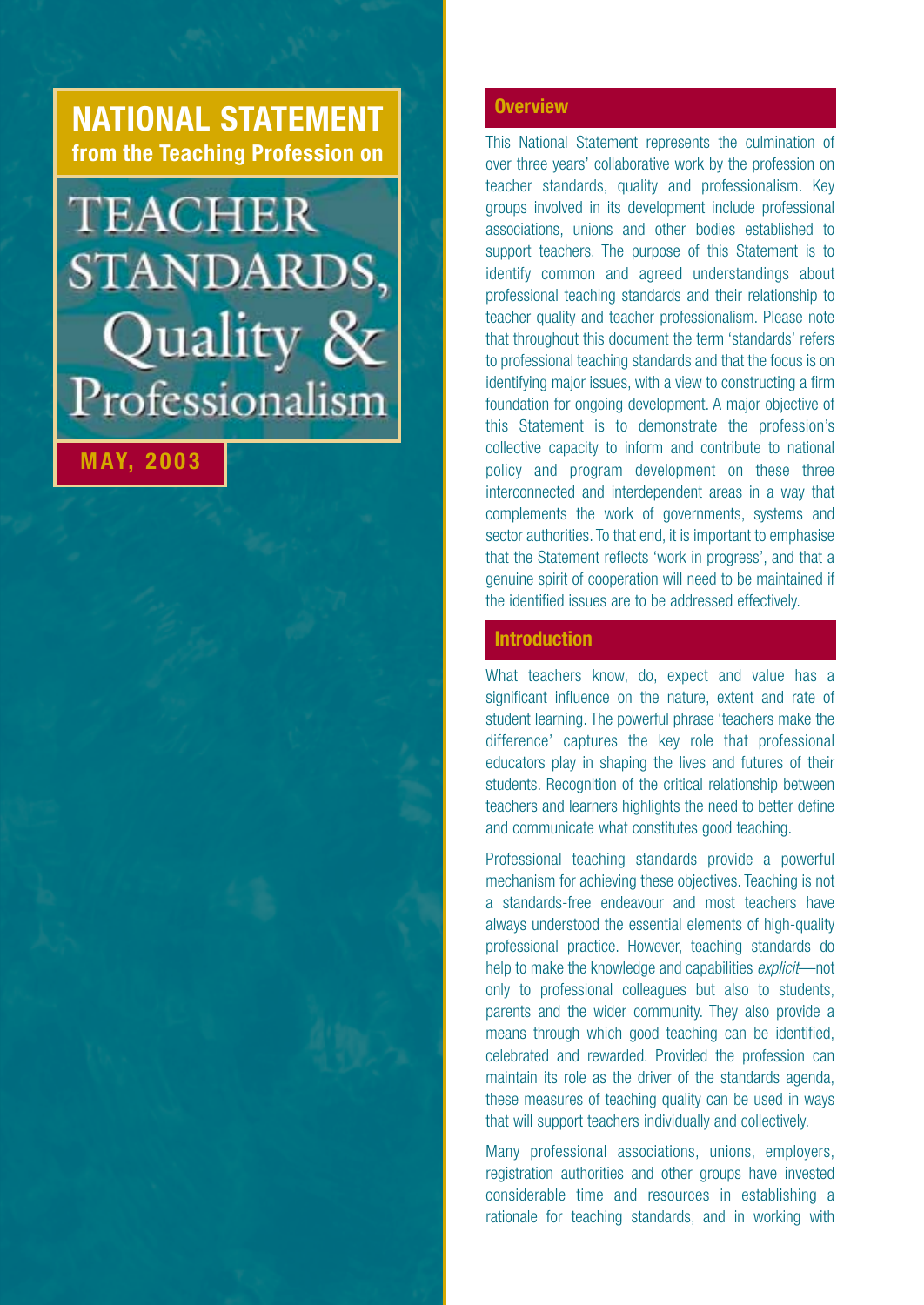classroom practitioners to design and trial various models and approaches. There has also been recognition of advanced status in a number of industrial agreements (for example Level 3 Teachers in Western Australia). Underpinning all of this work is the premise that teachers have a fundamental commitment to the effective learning, care and achievement of their students, along with a collective and strategic focus on other professional areas such as research, and curriculum and policy development. The need for greater convergence and the development of a common approach to teacher standards, quality and professionalism have been identified at a number of national forums.

A common theme spanning much of the published work of teacher organisations is the strong connection between professional teaching standards and professional learning. Many envisage standards being used as a framework for continuous professional learning and development which is teacher-directed and controlled. In other words, the process is done *by* and *with* teachers, not *to* or *for* them. Building on this concept, many also see standards being used to support the development of career pathways, with teachers using standards as a means of determining their current position on a learning continuum and charting their own course for higher order learning and professional recognition. Effective professional learning is a long-term personal quest to attain high professional standards.

### **Standards in the context of quality and professionalism**

Membership of the teaching profession involves working towards the following objectives:

- to be knowledgeable about and skilled in subject matter and pedagogy
- to be effective in the care and development of all learners
- to adhere to professional and ethical standards set by and for the profession
- to act as a strong advocate for the profession and the public interest
- to contribute to the development of the knowledge base of the profession
- to reflect a strong ethical orientation across all areas of learning and teaching.

Teachers' professional learning involves the opportunity to engage with research and practice, and the capacity to generate new knowledge and critique the knowledge claimed by others. Teachers achieve high professional

teaching standards through various forms of professional learning. Select examples include pre-service training, structured professional development programs, schoolbased curriculum development, continuous inquiry and action research, supervision of student or beginning teachers, engagement with learning networks and postgraduate study. These activities also provide teachers with opportunities to strengthen the profession by leading, facilitating and supporting others committed to improving the quality of teaching. Other factors influencing the quality of teaching and learning include high-quality supportive leadership in schools and good collegial relations.

Any consideration of what constitutes quality teaching needs to take into account the diversity of context and conditions in which teachers work. The quality of teachers' work is affected by the conditions of student learning. Conditions such as reasonable class sizes, time release, administrative support, well-resourced education settings and access to high-quality ongoing professional development encourage a culture that promotes creativity and innovation. Supportive partnerships with parents and university–school collaboration are also conducive to quality teaching.

Professional teaching standards provide an important mechanism for improving the effectiveness of professional development; informing the means for improving career path opportunities; providing incentives for continuous professional learning; and building capacity for leadership, accountability and quality assurance.

### **Principles for guiding standards**

Professional teaching standards are informed by practice, theory and research, and articulate what the profession believes teachers should know, do and value. Teachers have demonstrated that they can develop publicly credible and professionally challenging standards for professional practice.

In discussions so far, national teacher organisations and stakeholders have reached consensus on a set of principles to guide the development and application of standards. Professional standards for teaching should:

- be the responsibility of, and be owned by, the teaching profession in collaboration with key stakeholders
- be applied in the interests of learners, the profession and the public
- be firmly grounded in an accurate and comprehensive understanding of teachers' work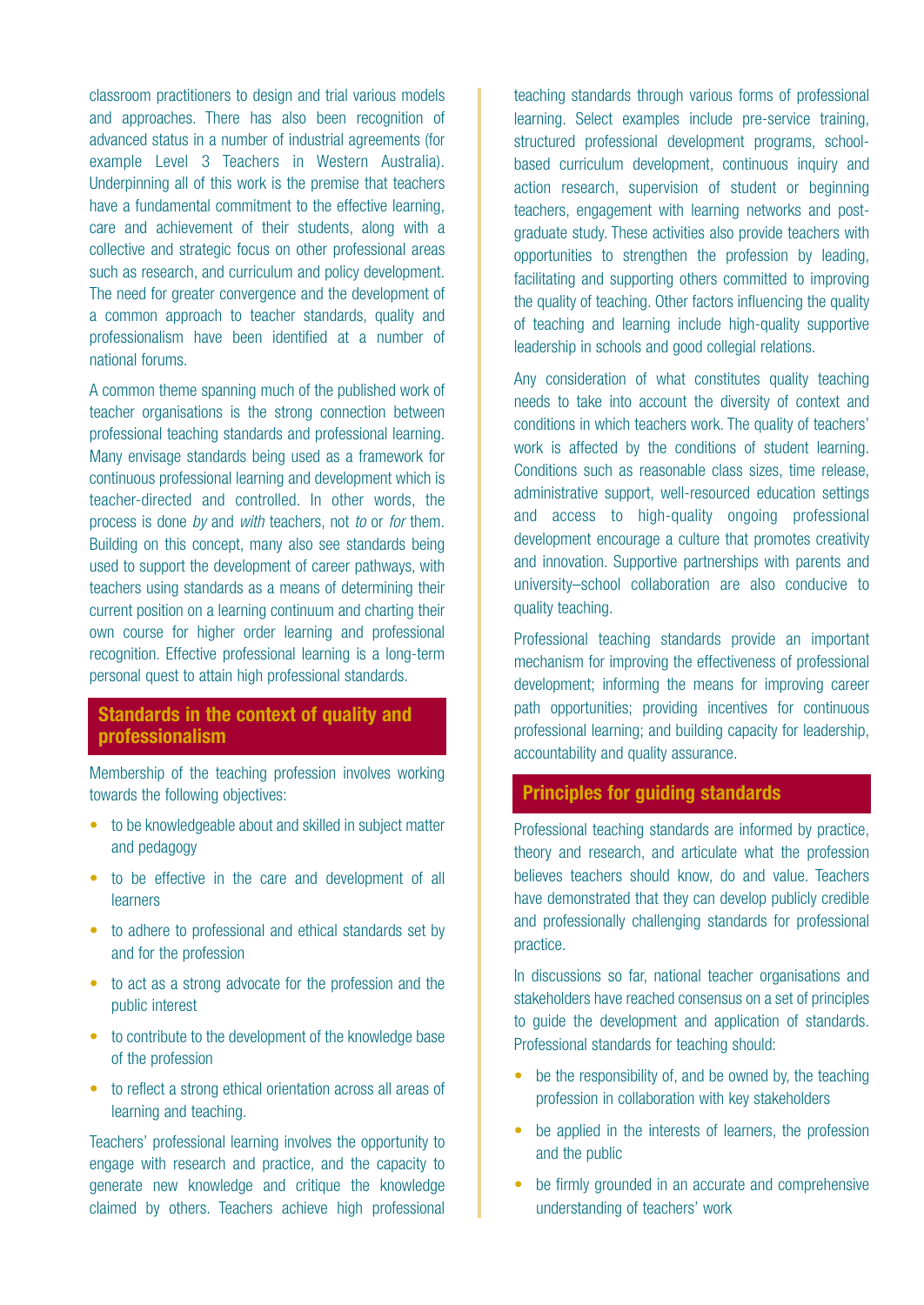- provide a framework for teacher qualifications and registration
- recognise the value of both generic and subject-specific standards\*
- be clear to the profession and the wider community
- enhance the public perception of and esteem for teachers and their work
- promote teaching as a desirable career, thus contributing to recruitment
- focus on high-level capabilities and be described in terms of professional knowledge, understanding, skills and values
- promote engagement in professional learning throughout a teacher's career, allowing for different points of entry and re-entry to the profession
- acknowledge that context and resourcing will have an impact on implementation and sustainability
- acknowledge the responsibility of employers and the profession to establish conditions conducive to developing and maintaining profession-defined standards.

\* Generic standards identify broad capabilities and teacher attributes that apply across a range of subject areas. Specific standards identify the knowledge, skills and values required to teach in particular curriculum areas, levels of schooling and/or other areas of specialisation.

### **How will standards be used?**

Standards could be used to provide a framework for:

- pre-service education, teacher registration and induction
- continuous professional learning
- reflection on and assessment of professional teaching practice
- recognition and certification of teachers who attain standards for highly accomplished professional practice.

In other words, standards are tools for action—tools with which the profession can exercise greater responsibility for the quality of teaching and learning in schools. Use of standards must be primarily about professional learning. It would be contrary to the spirit of professionalism if they were to be used for punitive or non-developmental purposes. Teachers should use them to create and monitor their own professional learning programs, either individually or as members of learning communities.

National collaboration and the involvement of professional organisations are essential to ensure maximum consistency in the use of both beginning and advanced teaching standards in all states and territories.

There should be flexibility in the use and forms of assessment against standards across different fields to recognise the complexity of teachers' work, the range of contexts in which they work and the different ways in which teachers can meet standards.

Evidence of ability to meet relevant profession-defined standards should be a requirement for entry to the profession and could be a basis for advancement within the profession and for raising the status of the profession among peers and within the community.

### **Assessment and certification of advanced standards**

Professional certification is an endorsement by an authorised professional body that a member of that profession has attained standards for highly accomplished professional practice. In the school sector, certification might be implemented across a number of fields of teaching and learning. Given the work of national professional associations, state/territory statutory bodies for teachers and the inclusion in some industrial agreements of advanced status payments, a nationally coordinated and consistent approach to professional certification could be further developed. It is important to acknowledge an emerging consensus that any process for the formal assessment of performance for professional certification of advanced standards should:

- be voluntary
- be authentic
- be based on and measured against professional teaching standards
- have peer involvement in its development and execution
- reflect the core business of teaching
- be positively oriented
- use a range of methods and evidence
- incorporate appeal processes.

The processes for assessing the demonstration of standards should be consistent across all fields of teaching and learning and be fair for all applicants. Peer and selfassessment through reflective practice and professional learning communities is in keeping with ownership by the profession.

Where assessor panels are established, they should be composed predominantly of school-based practitioners who are adequately trained in the assessment processes. In these processes it is important that judgments are made against the standards themselves.